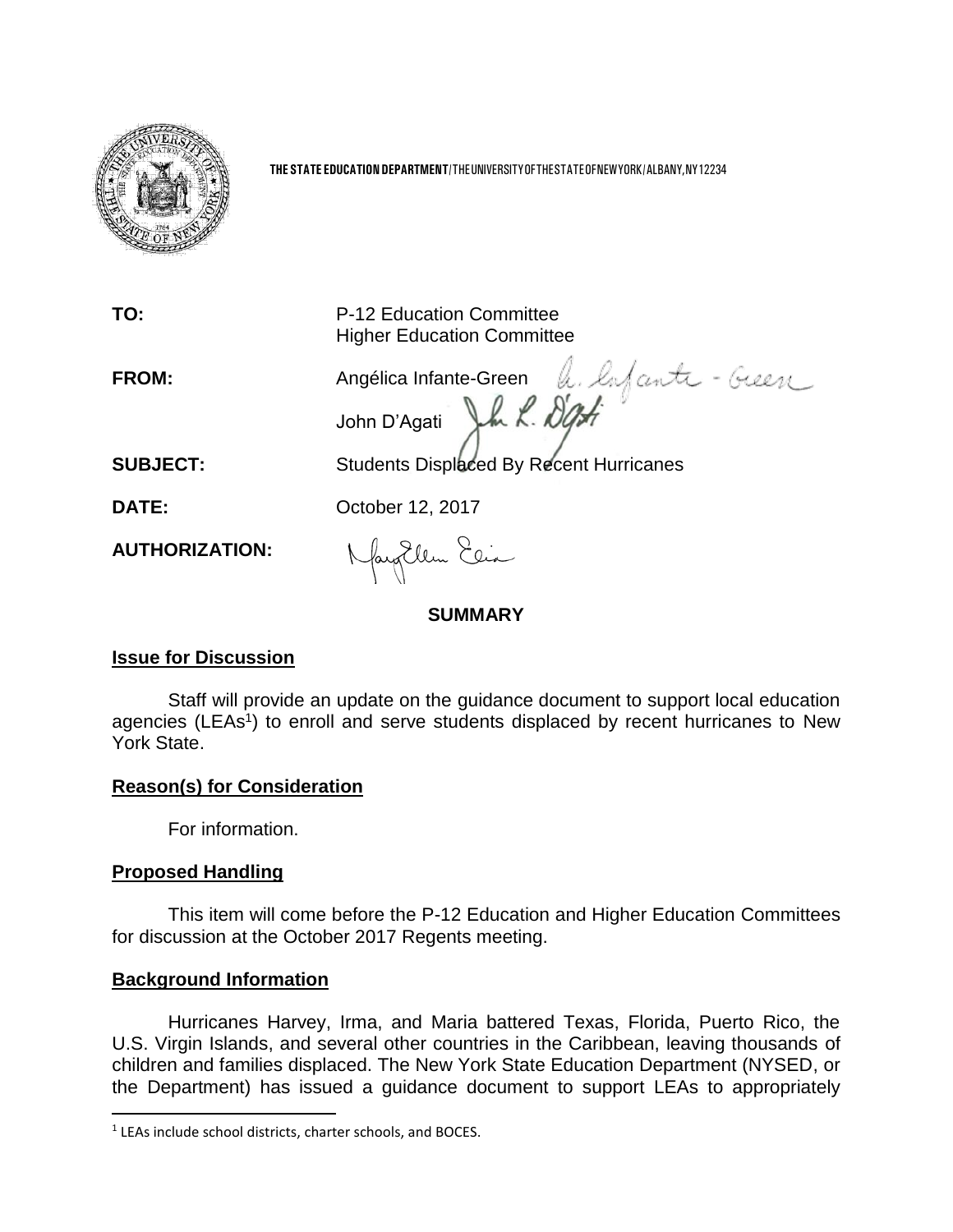enroll and serve schoolchildren from the impacted areas who are displaced to New York State (NYS). The field memo (Attachment 1) sets forth information and resources for LEAs regarding the rights of and services available to students displaced by these natural disasters, as summarized below.

## **McKinney-Vento Act**

Students who are temporarily displaced due to disaster are likely protected by the McKinney-Vento Homeless Education Assistance Act, a federal law that details the educational rights of students in temporary housing. The definition of homelessness under this Act is broad and covers children and youth who lack a fixed, regular, and adequate nighttime residence, including those who, for example, are doubling up with friends or family due to loss of housing; living in motels or hotels; and children who have a primary nighttime location such as a shelter, vehicle, substandard housing, and other temporary arrangements.<sup>2</sup> The Act also protects unaccompanied youth who are youth living apart from their parents in a temporary housing situation.

McKinney-Vento protects students, for example, who are temporarily housed in New York because they lost their housing in a different state such as Florida or Texas, in a U.S. territory such as Puerto Rico or the U.S. Virgin Islands, or a different country. School districts must make eligibility determinations on a case-by-case basis. Under the McKinney-Vento Act, students in temporary housing can enroll immediately in a school in the school district where they are temporarily living even if they don't have the documents normally needed for enrollment and even if they have missed application or enrollment deadlines during any period of homelessness, if applicable.<sup>3</sup> The field memorandum, attached, sets forth procedures, obligations and resources for LEAs under McKinney-Vento.

## **Students with Disabilities (SWDs)**

Consistent with guidance from the Office of Special Education Programs (OSEP) of the United States Department of Education (USDOE) regarding flexibility relating to a district's responsibilities for special education, NYSED is not authorized to provide waivers to the requirements of federal law and rulemaking, nor may the United States Department of Education. However, in an emergency where a natural disaster prevents a school district from meeting the requirements of the Individuals with Disabilities Education Act (IDEA), the field memo clarifies that NYSED will not issue findings of noncompliance when it is evident that the failure to comply is the direct result of the disaster emergency.

The field memo further clarifies the Department's recognition that LEAs may experience difficulty in meeting all of the recommendations in an incoming hurricanedisplaced student's Individualized Education Program (IEP), and sets forth procedures, obligations, and resources for LEAs to address this challenge.

 $\overline{\phantom{a}}$ 

<sup>2</sup> See 42 U.S.C. §11434a[2]; Education Law §3209[1][a]

 $^3$  See 42 U.S.C. §11432[g][3][C]; Education Law §3209[2][f][2]; and 8 NYCRR §100.2[x][4][ii].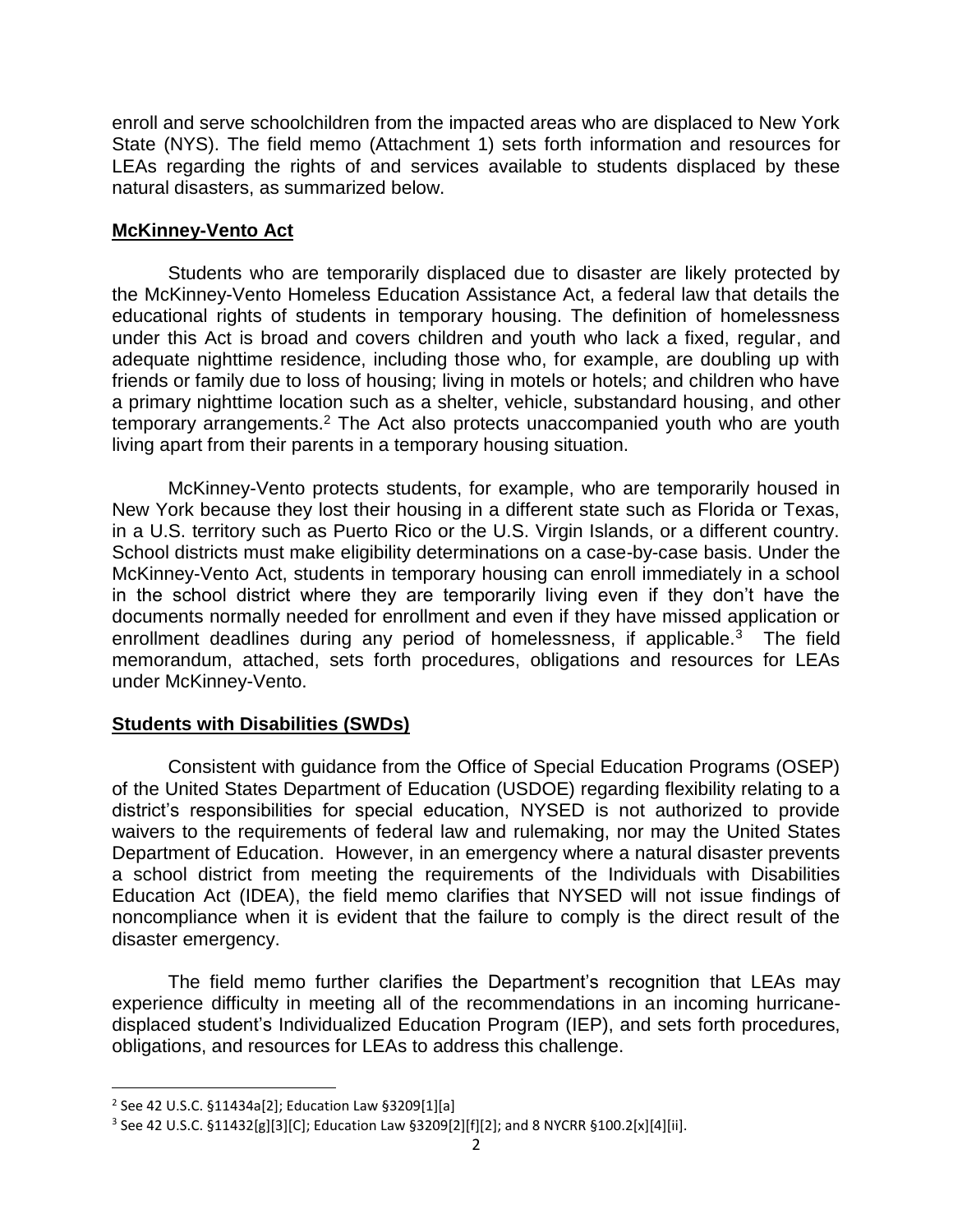## **English Language Learners/Multilingual Learners (ELLs/MLLs)**

Pursuant to Commissioner's Regulations Part 154, all newly enrolled students (including those who reenter New York State public schools after a two-year absence) must go through the ELL/MLL identification process within ten (10) school days. Commissioner's Regulations §154-2.3(a) describes this identification process. The field memo directs LEAs that experience a large influx of ELLs/MLLs due to displacement by recent hurricanes to contact the **[Office of Bilingual Education and World Languages](mailto:obewl@nysed.gov)** for guidance and technical assistance in serving timely such students, and further identifies other procedures, obligations, and resources for LEAs to appropriately serve ELLs/MLLs displaced by these recent hurricanes.

#### **Possible incoming teachers from Puerto Rico**

The field memo directs certified teachers displaced from Puerto Rico to NYS to email the [Office of Teacher Certification](mailto:tcert@nysed.gov) with the subject line of "Teacher from Puerto Rico" to inquire about teaching opportunities in NYS.

#### **Office of Student Support Services**

The Office of Student Support Services promotes positive school climate and school improvement by focusing on social and emotional development and learning through programs, services, and activities that emphasize family engagement, strong community partnerships, and additional supports for students and families. The field memo identifies resources for hurricane-displaced students available on the [Student](http://www.p12.nysed.gov/sss/)  [Support Services website,](http://www.p12.nysed.gov/sss/) including but not limited to information on student registration and enrollment, trauma-sensitive strategies for school success, pupil personnel services, and mental health and health services.

Attachment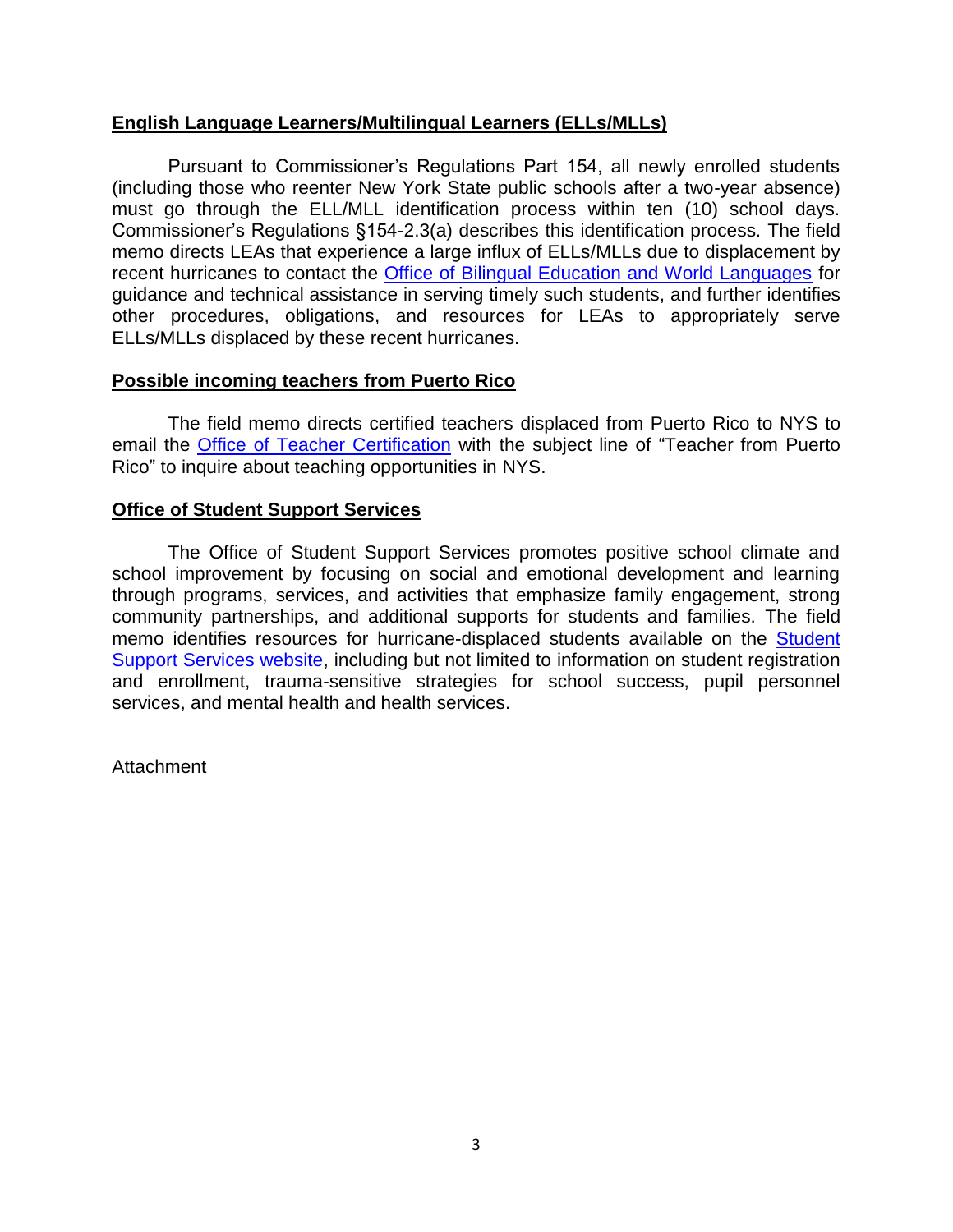

**THE STATE EDUCATION DEPARTMENT** / THE UNIVERSITY OF THE STATE OF NEW YORK / ALBANY, NY 12234

Jhone M. Ebert, Senior Deputy Commissioner for Education Policy Education Building, Room 2M EB (518) 474-3862 89 Washington Avenue Albany, NY 12234 [jhone.ebert@nysed.gov](mailto:jhone.ebert@nysed.gov)

October 12, 2017

TO: District Superintendents Superintendents of Schools Public School Administrators Nonpublic School Administrators

Freem Sut FROM: Jhone M. Ebert

SUBJECT: Students Displaced by Recent Hurricanes

Recently, Hurricanes Harvey, Irma, and Maria battered Texas, Florida, Puerto Rico, the U.S. Virgin Islands, and several other countries in the Caribbean, leaving thousands displaced. The Board of Regents and the New York State Education Department (NYSED) are deeply concerned about the mounting scope of these tragedies and what it means, in particular, for schoolchildren in the impacted areas.

Some families from these impacted areas, and their school-aged children, have relocated to New York State and many more may relocate in the coming weeks and months. The Department stands ready to help school districts with this process. This Field Memorandum provides information and resources for local educational agencies  $(LEAs)<sup>1</sup>$  regarding the rights of and services available to students displaced by these natural disasters.

#### **McKinney-Vento Act**

Students who are temporarily displaced due to disaster are likely protected by the McKinney-Vento Homeless Education Assistance Act, a federal law that details the educational rights of students in temporary housing. The definition of homelessness under this Act is broad and covers children and youth who lack a fixed, regular and adequate nighttime residence, including those who, for example, are doubling up with friends or family due to loss of housing; living in motels or hotels; and children who have a primary nighttime location such as a shelter, vehicle, substandard housing and other temporary arrangements.<sup>2</sup> The Act also protects unaccompanied youth who are not in the physical custody of their parents or legal guardian and are living in a temporary housing situation. McKinney-Vento protects students, for example, who are temporarily housed in New York because they lost their housing in a different state such as Florida

 $\overline{a}$ <sup>1</sup> LEAs include school districts, charter schools, and BOCES.

<sup>2</sup> See 42 U.S.C. §11434a[2]; Education Law §3209[1][a].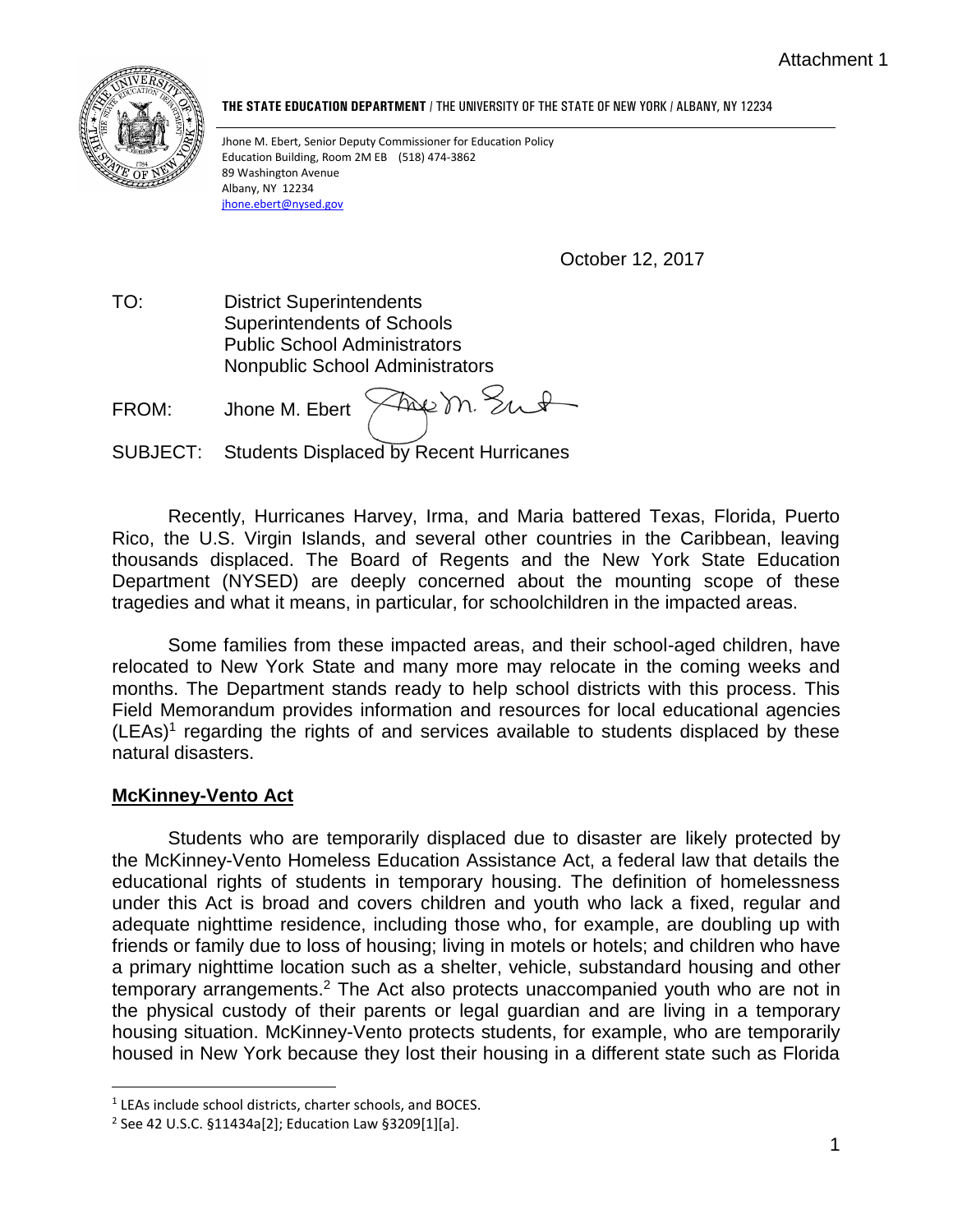or Texas, in a U.S. territory such as Puerto Rico or the U.S. Virgin Islands, or a different country. School districts must make eligibility determinations on a case-by-case basis. Under the McKinney-Vento Act, students in temporary housing can **enroll immediately in a school in the school district where they are temporarily living even if they don't have the documents normally needed for enrollment and even if they have missed application or enrollment deadlines during any period of homelessness, if**  applicable.<sup>3</sup> Students are also automatically eligible for free school meals.<sup>4</sup> Below is more information about how LEAs can ensure that students displaced by these storms have timely access to public education.

- **McKinney-Vento Liaison**: Federal and State laws require that each school district, charter school and BOCES have a McKinney-Vento liaison to serve as the primary contact between families experiencing homelessness and school staff, district personnel and local social services agencies and other programs providing services to students who are homeless. McKinney-Vento liaisons are responsible for ensuring, among other things, that students who are homeless are identified by school personnel and through coordinated activities with other entities and/or agencies; enrolled in and have a full and equal opportunity to succeed in school; and receive education services for which they are eligible and are referred to as appropriate to health, mental health, dental and other services.<sup>5</sup> For more information about the role of the liaison, visit [McKinney-](http://www.nysteachs.org/faqs/lea.html)[Vento liaison responsibilities.](http://www.nysteachs.org/faqs/lea.html) For more information on locating the contact information for a McKinney-Vento liaison, visit McKinney-Vento liaison contact [search.](http://www.nysteachs.org/liaisons/)
- **Identification and the Housing Questionnaire:** One of the most effective ways of identifying students experiencing homelessness is by using a housing questionnaire. All LEAs that receive Title I funds are required to administer a housing questionnaire to all students seeking enrollment and to students seeking a change of address. The purpose of the form is to help LEAs determine which students are temporarily housed and which are permanently housed. Visit the [Housing Questionnaire](http://www.nysteachs.org/media/INF_SED_HousingQuest.docx) to view the complete the form.
- **Immediate Enrollment and School Records:** As mentioned previously, students in temporary housing are entitled to *immediate enrollment in school even if they are unable to produce records normally required for enrollment*, such as academic records, special education records, medical records, immunization records, proof of residency, or other documentation.<sup>6</sup> Such students must also be immediately enrolled even if they have missed application or enrollment deadlines during any period of homelessness, if applicable. Enrollment means attending classes and fully participating in school activities.<sup>7</sup> In addition, students

 $\overline{a}$ 

<sup>&</sup>lt;sup>3</sup> See 42 U.S.C. §11432[g][3][C]; Education Law §3209[2][f][2]; and 8 NYCRR §100.2[x][4][ii].

<sup>4</sup> See 42 U.S.C. §§11432[g][3][C], Education Law §3209[2][f][2], and 8 NYCRR §100.2[x][4][ii]; 42 U.S.C.

<sup>§1758[</sup>b][12][A][iv] and Education Law §3209[9].

<sup>&</sup>lt;sup>5</sup> See 42 U.S.C. §11432[g][1][J][ii] & [g][6][A]; Education Law §3209[2-a]; 8 NYCRR §100.2[x][7][iii].

<sup>6</sup> See 42 U.S.C. §§11432[g][3][C]; Education Law §3209[2][f][2]; 8 NYCRR §100.2[x][4][ii].

<sup>7</sup> See 42 U.S.C. §11434a[1].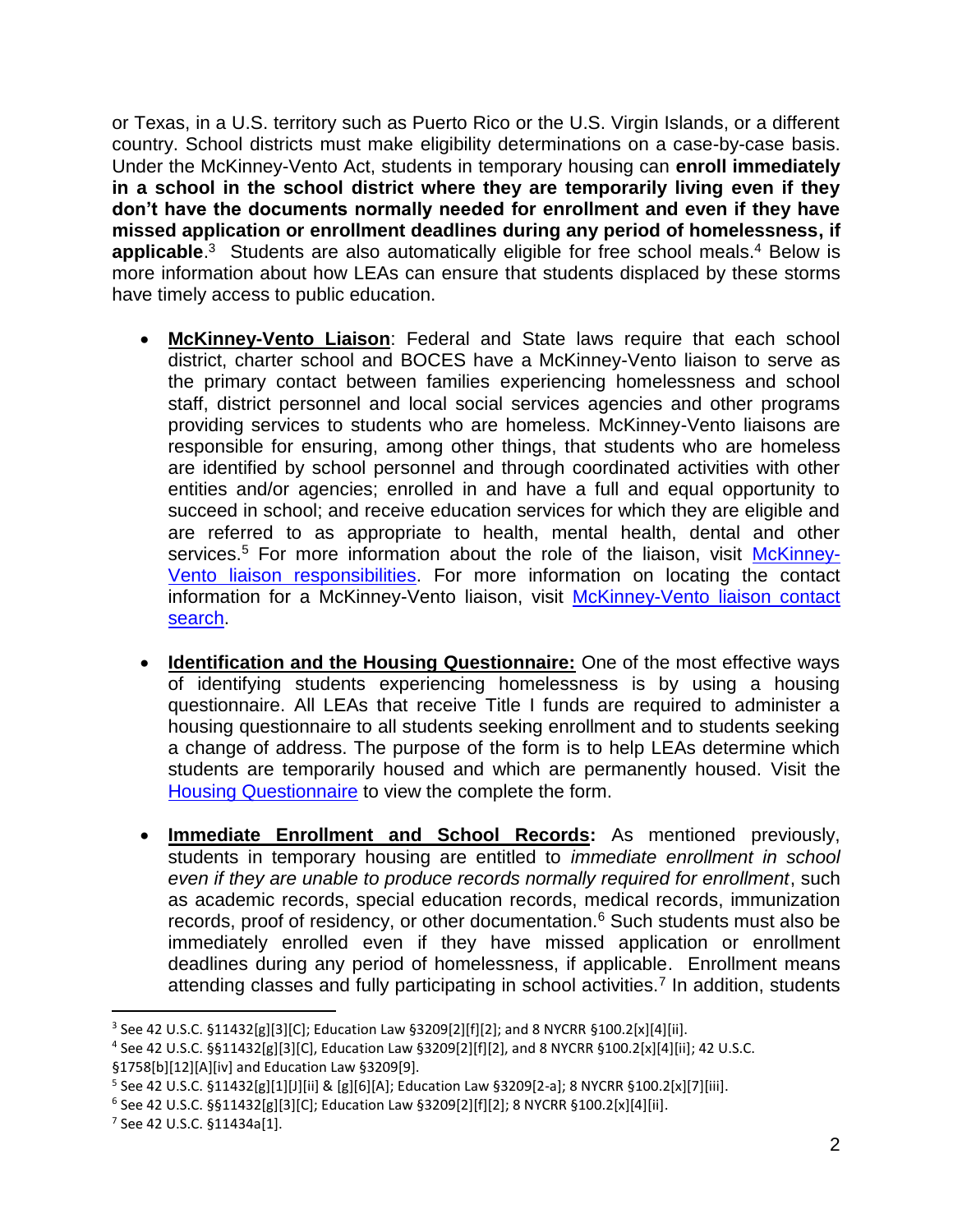in temporary housing must have access to all of the LEA's programs, activities and services to the same extent as they are provided to resident students.<sup>8</sup>

It is the enrolling school's responsibility to request the records from the school that the student in temporary housing previously attended.<sup>9</sup> If the records are not immediately available, as may be the case with some of the students who have been displaced by recent hurricanes, schools must still immediately enroll the child and ensure full participation. For more information about enrollment without records, visit the National Center for Homeless Education's issue brief, ["Prompt and Proper Placement: Enrolling Students without Records."](https://nche.ed.gov/downloads/briefs/assessment.pdf)

• **Immunization and Health Requirements:** Students displaced by the hurricanes may have up-to-date immunizations but may not have proof of immunizations. Again, it is the enrolling school's responsibility to request a copy of the immunization records from the school previously attended. Generally, an unvaccinated student cannot attend school in New York State in excess of 14 days unless: (1) the student is transferring from out-of-state or from another country and can show a good faith effort to get the necessary certification or other evidence of immunizations, in which case the 14-day period may be extended to not more than 30 days; or (2) the student has been legally exempted for medical reasons or because the child's parents hold genuine and sincere religious beliefs which are contrary to vaccination practices. 10

If a student in temporary housing needs to obtain immunizations and/or required school physicals, the enrolling school must immediately refer the student's parent/guardian to the McKinney-Vento liaison. The liaison must assist the student's parent/guardian in obtaining the necessary immunizations, physical exam, or medical records.<sup>11</sup> If a student is unable to obtain a physical through their personal medical provider, the district medical director must provide a school physical at no cost to the parent/guardian.<sup>12</sup>

Although students in temporary housing may enter school without the required health documents, students can be assessed by a school nurse for the presence of any acute condition and should not be in school if clearly ill (just like any other student in the district).

• **Unaccompanied Youth:** Youth who are not in the physical custody of their parents or legal guardian and are living in a temporary housing arrangement are also protected under McKinney-Vento.<sup>13</sup> This may include youth whose parents have sent them to temporarily live with relatives in New York because of damage to the parents' homes as a result of the hurricanes. Such youth are considered

 $\overline{a}$ 

 $^8$  See Education Law §3209[2][f][4] & [9]; 8 NYCRR §100.2[x][4][iv].

 $^9$  See Education Law §3209[2][f][5]; 8 NYCRR §100.2[x][4][v], [x][7][i][e].

<sup>10</sup> See Public Health Law §2164[7][a], [8], [9]; Education Law §914[1]; 10 NYCRR §66-1.3.

<sup>11</sup> See 8 NYCRR §100.2[x][4][vi].

<sup>12</sup> See Education Law §904, 8 NYCRR § 136.3[d][2].

<sup>13</sup> See 42 U.S.C. §11434a[6]; Education Law §3209[1][a][1][v]; 8 NYCRR §100.2[x][1][iii][6].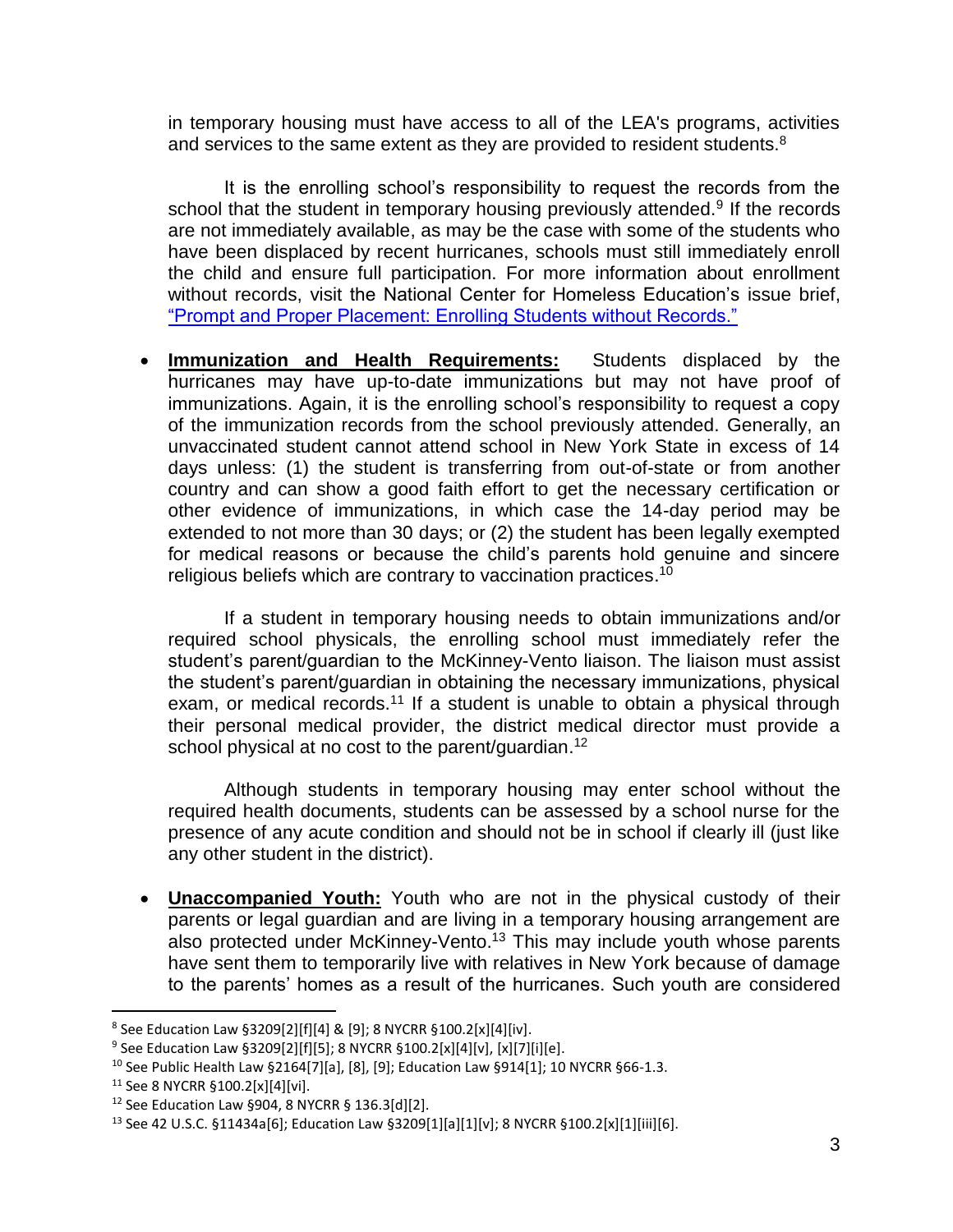homeless and are entitled to immediate enrollment and full participation in school and do not need parental consent to enroll in school.

If an unaccompanied youth has a disability and needs special education services, and the parent, including any person in parental relation, is unavailable (i.e. after reasonable efforts, the whereabouts of the parent or person in parental relation is unknown), the board of education or other appropriate body shall select a surrogate parent from the school district's list of individuals who are eligible and willing to serve as surrogate parents in order to ensure that the rights of a student are protected. Additional information on the requirements of [section](http://www.p12.nysed.gov/specialed/lawsregs/sect2005.htm)  [200.5\(n\) of the Regulations of the Commissioner of Education](http://www.p12.nysed.gov/specialed/lawsregs/sect2005.htm) relating to surrogate parents, includes the qualification of persons selected as surrogate parents and the procedures for assigning surrogates.

- **Title I, Part A:** All LEAs that receive Title I, Part A funds must reserve funds to support students who are homeless.<sup>14</sup> Because students in temporary housing often have unique needs that differ from the needs of permanently housed students, Title I, Part A set-aside funds may be used for services not ordinarily provided by Title I, including school supplies; school clothes; eyeglasses; fees associated with getting a birth certificate needed by the school; counseling to address, for example, exposure to traumatic events that impacts the student's learning; and funding for the McKinney-Vento liaison and transportation.<sup>15</sup> For more information, please see [M-5 of the March 2017 Federal Non-Regulatory](http://www.nysteachs.org/media/INF_Fed_MVGuidance_Mar_2017.pdf)  [Guidance for the Education of Homeless Children and Youths Program.](http://www.nysteachs.org/media/INF_Fed_MVGuidance_Mar_2017.pdf)
- **Free Meals**: All students in temporary housing are eligible to receive free school meals.<sup>16</sup> Students experiencing homelessness can get free school meals without submitting an application: the McKinney-Vento liaison can give a letter to the food service director with a list of the names of the students who have been designated as homeless and the effective date of the students' eligibility determination (the date they were designated homeless), along with the liaison's signature. For guidance about students in temporary housing and school nutrition programs, please visit the **Eligibility Effective Date for Directly Certified Students** [Memo.](https://www.fns.usda.gov/sites/default/files/cn/SP51-2014os.pdf)

# **Resources**

- **Connecting Displaced Families and Students with Services:** Families in need of assistance should be encouraged to register with FEMA for aid. To do so, call (800) 621-3362 or TTY (800) 462-7585 or register online at [Disaster Resistance.](http://www.disasterassistance.gov/) For more information about resources related to:
	- o [FEMA Resource Page for Puerto Rico](https://www.fema.gov/disaster/4339)
	- o [FEMA Resource Page for U.S. Virgin Islands](https://www.fema.gov/disaster/4340)

 $\overline{a}$ <sup>14</sup> See 20 U.S.C. §6313[c][3][A][i])

<sup>15</sup> See 20 U.S.C. § 6313[c][3][C][ii]

<sup>16</sup> See 42 U.S.C. §1758[b][12][A][iv].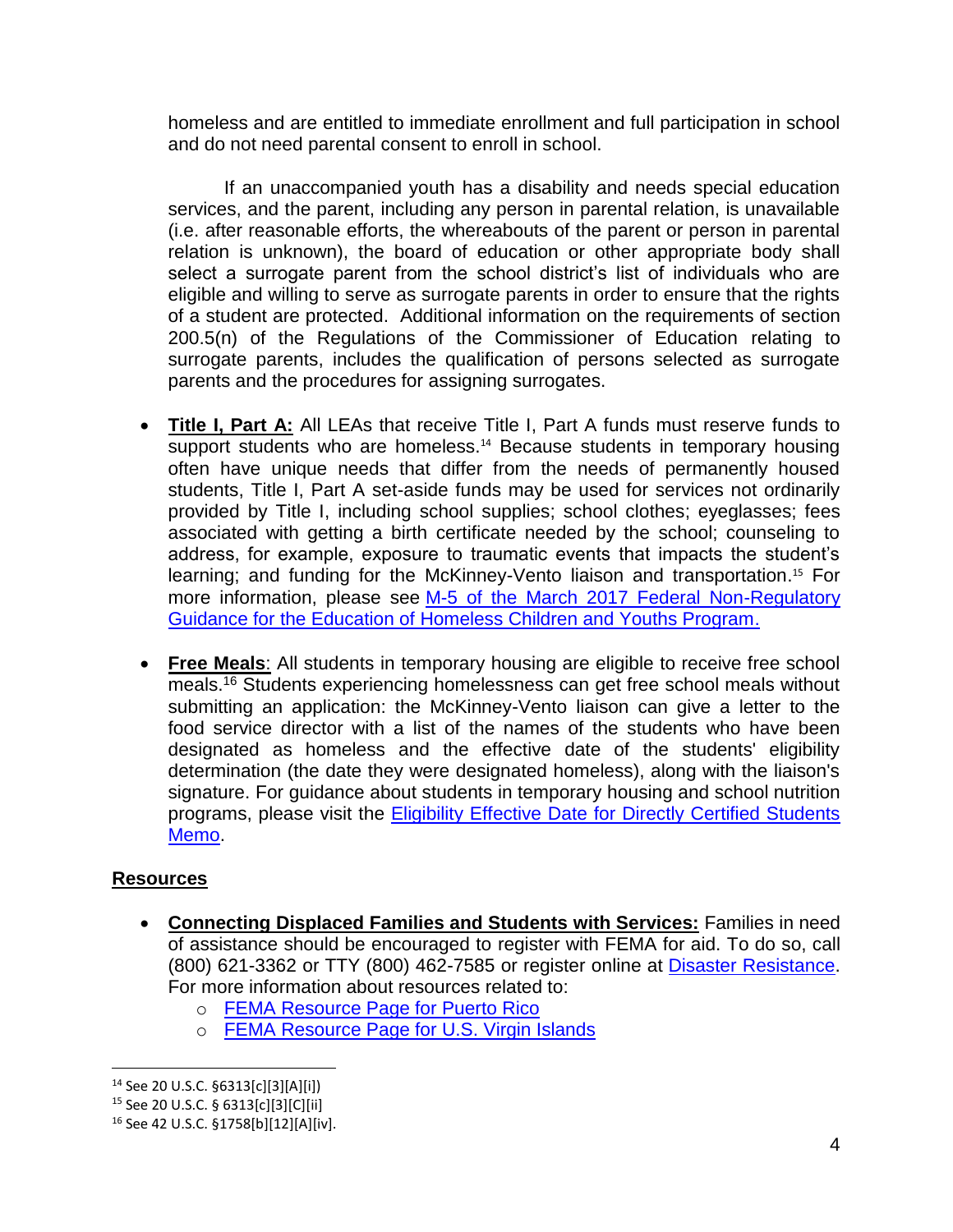- o [FEMA Resource Page for Texas](https://www.fema.gov/disaster/4332) and
- o [FEMA Resource Page for Florida](https://www.fema.gov/disaster/4337)
- The Department's homeless education technical assistance center, **NYS-TEACHS**, has many resources available to LEAs, including outreach posters and brochures, and a hotline available to answer your questions Monday - Friday from 9 am to 5 pm, **800-388-2014**. In addition, the National Center for Homeless Education also has several resources including:
	- **A McKinney-Vento Toolbox: Constructing a Robust and Rigorous Homeless Education Program, In Case of Disaster and Every Day** is designed to help school districts implement the McKinney-Vento Act fully and contains information and practical lessons learned and resources developed during the recovery process following the 2005 Gulf Coast hurricanes. For further information, visit the complete McKinney-Vento [Toolbox;](https://nche.ed.gov/pr/mv_dis_toolbox.php)
	- **[Connecting Schools and Displaced Students](http://nche.ed.gov/pr/dis_hb.php) Handbook Series** are printable handbooks that relay disaster-related school information to parents, relief agencies, and school districts.
	- **EXTE: The [Disaster Preparation and Response Resource Page](https://nche.ed.gov/ibt/dis_prep.php#students) includes** several resources for working with students who have been affected by a natural disaster.
- For additional information please contact, [Melanie Faby,](mailto:melanie.faby@nysed.gov) State Homeless Program Coordinator or call at 518-473-0295 or New York State Technical and Education Assistance Center for Homeless Students (NYS-TEACHS) at 800- 388-2014.

## **Guidance specifically for Students with Disabilities (SWDs)**

Consistent with guidance from the Office of Special Education Programs (OSEP) of the United States Department of Education (USDE) regarding flexibility relating to a district's responsibilities for special education in the aftermath of Hurricane Katrina, NYSED is not authorized to provide waivers to the requirements of federal law and rulemaking, nor may USDE.<sup>17</sup>

We understand that these recent disaster emergencies will result in students with disabilities transferring from outside of New York State (NYS) to in-State school districts. In some cases, the receiving school districts may experience difficulty in meeting all of the recommendations in a student's IEP. In these cases and in accordance with the Regulations of the Commissioner of Education, Part 200, the receiving school district must:

 $\overline{a}$ <sup>17</sup> A [letter from USDE's Office of Special Education and Rehabilitative Services](https://www2.ed.gov/policy/speced/guid/idea/letters/2005-4/jarvis102505iep4q2005.pdf) describes the provisions made for Hurricane Katrina in 2005.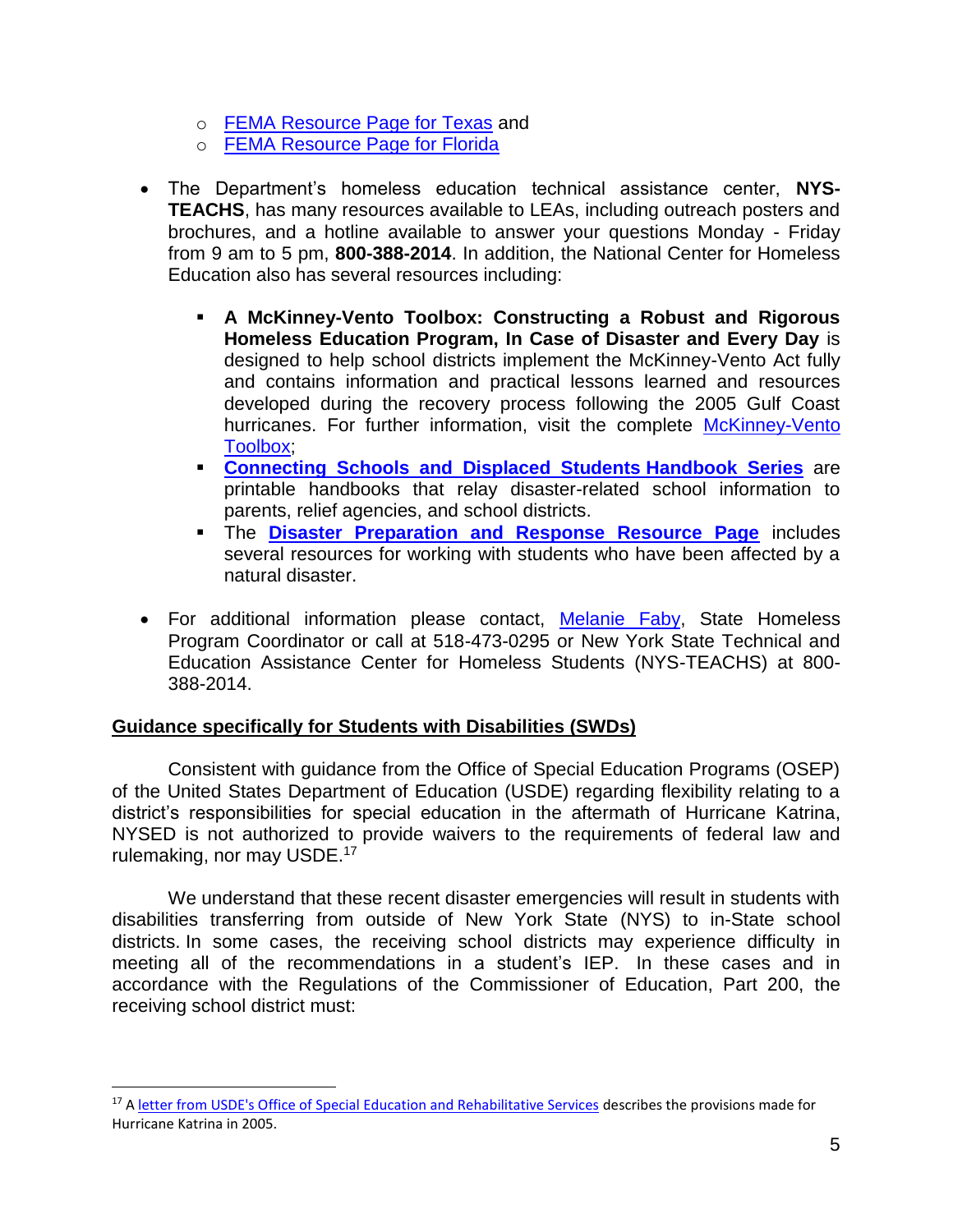- Provide the student with a free appropriate public education, including special education programs and services comparable to those described in the previously held IEP, in consultation with the parent(s), until the school district conducts an individual evaluation (if determined necessary by the school district), makes an eligibility determination, and develops a new IEP, if appropriate.
- Take reasonable steps to promptly obtain the IEP and any other records relating to the provision of special education programs and services to the child.
- Develop a temporary IEP with the agreement of the parent or guardian if an IEP is not immediately available, but it is understood that a student is a student with a disability in need of special education and related services. If a parent or guardian is not in agreement with a temporary IEP, the student should be enrolled in a regular school program until appropriate evaluations and eligibility determinations can be made.<sup>18</sup>
- Provide parent(s) a copy of the procedural safeguards notice that indicates the legal rights of parents under federal and State law regarding students with disabilities. The procedural safeguards notice must be provided in the native language of the parent or other mode of communication, unless it is clearly not feasible to do so. For more information, view a copy of the [procedural](http://www.p12.nysed.gov/specialed/formsnotices/procedural-safeguards-notice.htm)  [safeguards notice.](http://www.p12.nysed.gov/specialed/formsnotices/procedural-safeguards-notice.htm)

To assist in the placement of these students with disabilities in situations when a school district and/or NYSED approved special education preschool or school-age program needs to temporarily exceed a special class size, integrated co-teaching class size, resource room size, and/or caseloads for resource room and/or consultant teachers, the Office of Special Education (OSE) will take steps to expedite these variance requests.

NYSED's 14 [Special Education Parent Centers](http://www.p12.nysed.gov/specialed/techassist/parentcenters.htm) are available to assist families of students with disabilities impacted by these emergency disasters in the transition of their children to NYS school districts. The Special Education Parent Centers can provide information regarding the Committee on Preschool Special Education and Committee on Special Education processes to ensure students with disabilities receive the services to which students are entitled.

Please email the [Office of Special Education](mailto:speced@nysed.gov) or call (518) 473-2878 if you have any questions regarding the special education information contained in this memorandum. School districts should discuss district-specific concerns that are a direct result of these emergency disasters with the respective regional NYSED Special Education Quality Assurance Office at:

Central Regional Office: (315) 428-4556 Eastern Regional Office: (518) 486-6366

 $\overline{a}$ 

<sup>&</sup>lt;sup>18</sup> A letter [from USDE's Office of Special Education and Rehabilitative Services](https://www2.ed.gov/policy/speced/guid/idea/letters/2005-4/jarvis102505iep4q2005.pdf) describes the provisions made for Hurricane Katrina in 2005.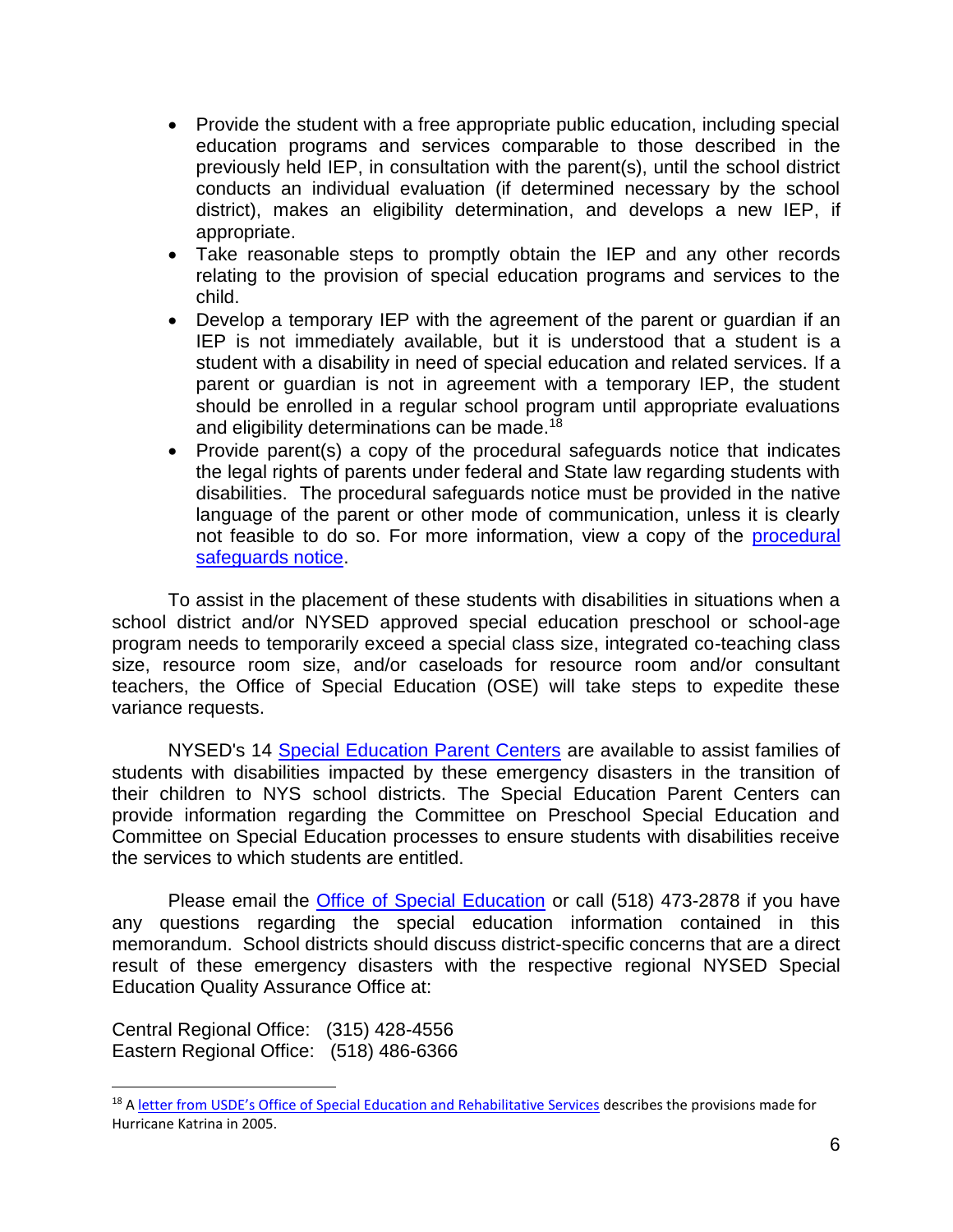Hudson Valley Regional Office: (518) 473-1185 Long Island Regional Office: (631) 952-3352 New York City Regional Office: (718) 722-4544 Western Regional Office: (585) 344-2002 Nondistrict Unit: (518) 473-1185

 $\overline{a}$ 

#### **Guidance specifically for English Language Learners (ELLs)**

Pursuant to Commissioner's Regulations Part 154, all newly enrolled students (including those who reenter New York State public schools after a two-year absence) must normally go through the ELL identification process within ten (10) school days. Commissioner's Regulations §154-2.3(a) describes this identification process. A Home Language Questionnaire (HLQ) is administered by qualified personnel.<sup>19</sup> If the HLQ reflects that a language other than English is spoken at home, qualified personnel must conduct an individual interview in English and the student's home language, at which the student's prior work in English and the home language is reviewed if available.<sup>20</sup> Based on information gathered at the informal interview, the qualified personnel determines if the student will take the New York State Identification Test for English Language Learners (NYSITELL). The student's NYSITELL score determines if he or she is an ELL (and if so, the student's level of English language proficiency).<sup>21</sup> If a newly enrolled student is identified as an ELL pursuant to the above procedure, such student is to be provided a final program placement in a Bilingual Education (BE) or English As a New Language (ENL) program within ten (10) school days. For more information, read the memorandum on Guidance Regarding Bilingual Programs and [English Language Learner \(ELL\) Parent Information Resources in New York State](http://www.nysed.gov/common/nysed/files/programs/bilingual-ed/memo_be_trigger_guidance.pdf)  [\(NYS\).](http://www.nysed.gov/common/nysed/files/programs/bilingual-ed/memo_be_trigger_guidance.pdf)

Districts that experience a large influx of ELLs due to displacement by recent hurricanes may contact the [Office of Bilingual Education and World Languages](mailto:obewl@nysed.gov) for guidance and technical assistance in providing timely and appropriate services for such students.

NYSED also encourages districts that experience an increase in their ELL populations to utilize supports and technical assistance offered by eight (8) [Regional](http://www.nysed.gov/bilingual-ed/schools/regional-supportrberns)  [Bilingual Education Resource Networks \(RBERNs\)](http://www.nysed.gov/bilingual-ed/schools/regional-supportrberns) throughout the State, which include seven (7) regional RBERNs and one (1) Statewide Language RBERN.

 $19$  Under §154-2.2(u), qualified personnel is defined as a certified Bilingual Education or ESOL teacher or a certified teacher trained in cultural competency, language development, and the needs of ELLs and who is proficient in the student's/parent's home language or uses a qualified interpreter/translator of the language or mode of communication the student or parent or person in parental relation best understands.

<sup>&</sup>lt;sup>20</sup> For students with disabilities, please see Subpart 154-3 regarding the process by which it is determined whether such students shall take the NYSITELL, with or without accommodations.

<sup>&</sup>lt;sup>21</sup> Under § 154-2.3(b), this determination may be reviewed within forty-five days and modified if it is determined that the designation should be changed.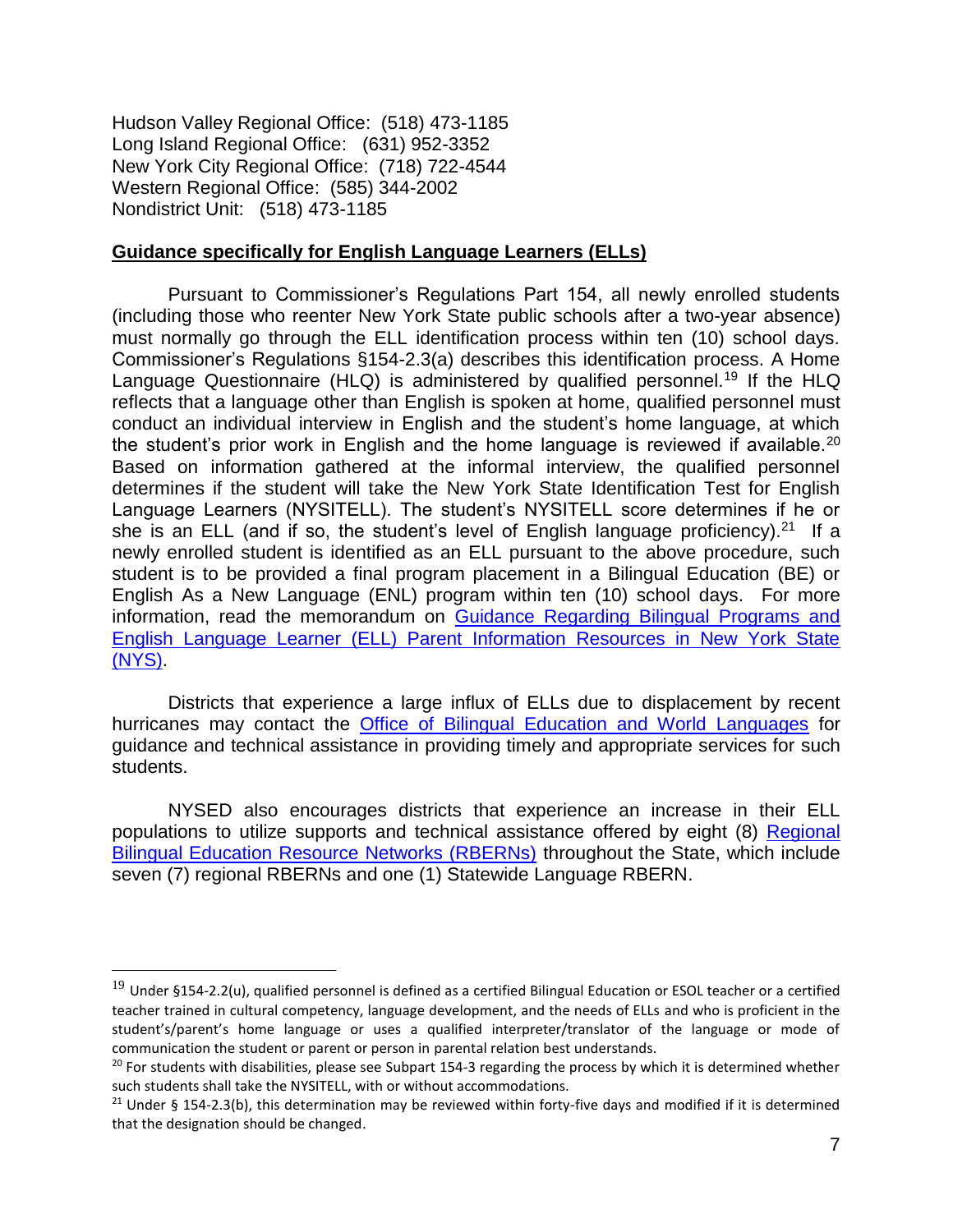- NYSED works in partnership with the RBERNs to offer regional, high quality, professional development opportunities to build capacity in districts and schools in order to address the needs of ELLs.
- The RBERNs provide invaluable support and assistance to all districts and schools across NYS, to educators, leaders, support persons, families and students.
- The RBERNs can provide hands-on assistance and professional development opportunities to districts in areas such as:
	- o Student Identification/placement
	- o Translations and interpretations
	- o Socio-emotional support
	- o Parent/guardian involvement
	- o Access to community-based organizations

Finally, NYSED encourages districts to reach out to and work in partnership with community-based organizations in their geographic regions that provide advocacy and services to the immigrant and refugee community. Due to these organizations' extensive expertise working with immigrants and refugees, such organizations are invaluable partners in ensuring that ELLs needs are met both in and out of school.

#### **Guidance for possible incoming teachers from Puerto Rico**

If a teacher who was displaced from Puerto Rico contacts you about teaching in New York State, you may direct them to email the [Office of Teacher Certification](mailto:tcert@nysed.gov) with the subject line of Teacher from Puerto Rico.

#### **Guidance from the Office of Student Support Services**

The Office of Student Support Services promotes positive school climate and school improvement by focusing on social and emotional development and learning through programs, services and activities that emphasize family engagement, strong community partnerships, and additional supports for students and families. Resources are available on the [Student Support Services website,](http://www.p12.nysed.gov/sss/) and include information on student registration and enrollment, trauma-sensitive strategies for school success, pupil personnel services, and mental health and health services, among others.

- Enrollment information can be found in [A Guide To Understanding The New](http://www.p12.nysed.gov/sss/documents/EnrollmentBrochure_English.pdf)  [Rules for School Registration.](http://www.p12.nysed.gov/sss/documents/EnrollmentBrochure_English.pdf)
- Residency information covering who can enroll students within the schools of a district, the evidence that can be used to support a claim of residency, and the process of denial and appeal can be found in the [Residency section](http://www.p12.nysed.gov/sss/pps/residency/) of the Office of Student Support Services webpage.
- **Trauma-Sensitive Strategies for School Success**: When it comes to success in school, students living in temporary housing have immediate needs that range from transportation to supplies. However, many students also have other unique